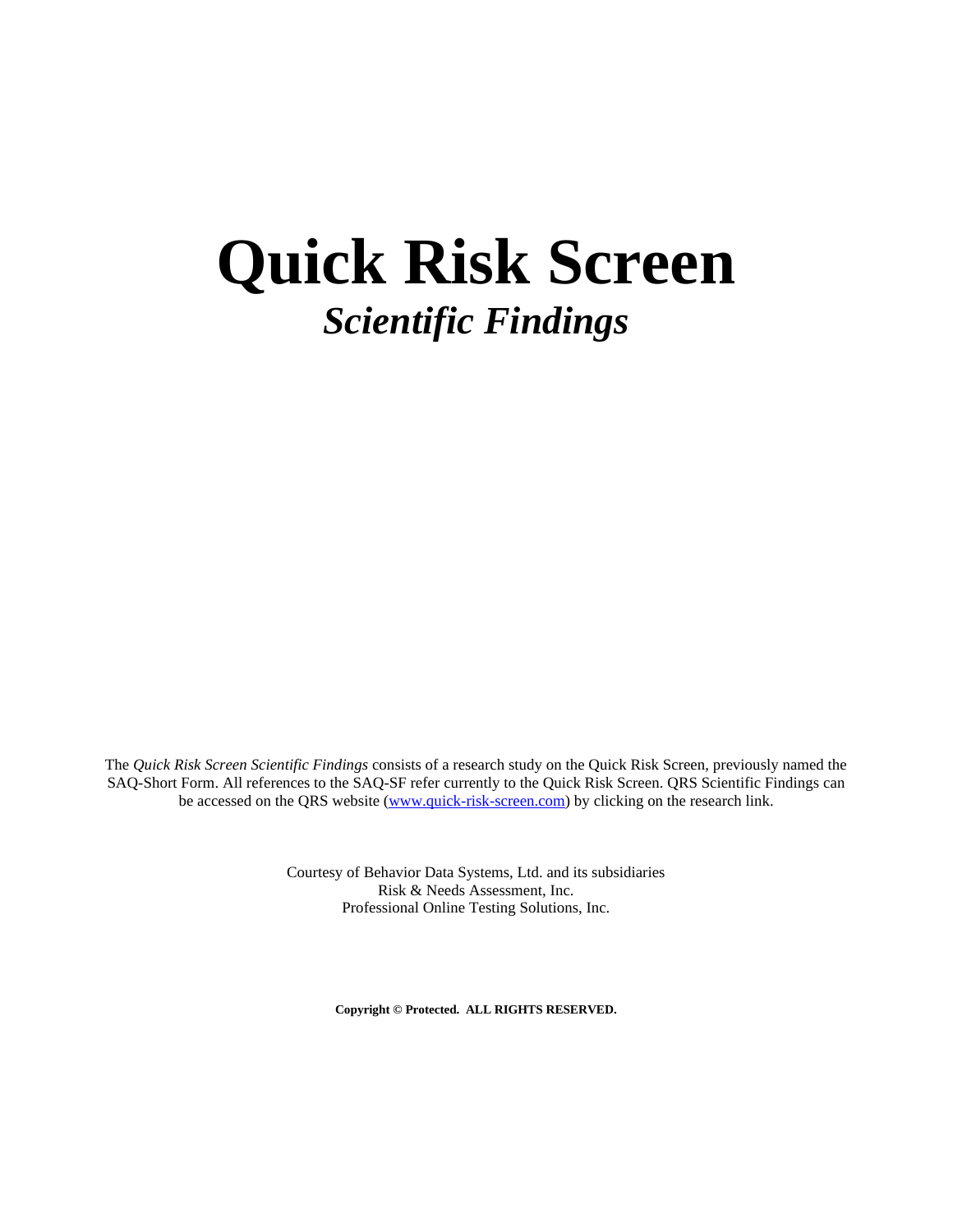# **SAQ-Short Form (Quick Risk Screen) Reliability and Validity Study in a Large Sample of Offenders**

Donald D Davignon, Ph.D.

10-21-02

## **ABSTRACT**

The SAQ-Short Form (SAQ-SF) is an adult offender assessment test that accurately measures offender risk of violence (lethality) and substance (alcohol and drugs) abuse. There were 7,986 adult offenders used in this study. Reliability analyses showed that all SAQ-SF scales had very high reliability coefficient alphas of between .85 and .89. SAQ-SF scales were validated in several tests of validity. Discriminant validity was shown by significant differences on SAQ-SF scale scores between first and multiple offenders. The Alcohol Scale correctly identified 100% of the offenders who had alcohol problems. The Drugs Scale accurately identified 100% of offenders who had drug problems. The Risk Scale correctly identified 100% of the offenders who admitted assault and violence problems. SAQ-SF classification of offender risk was shown to be very accurate. All SAQ-SF scale scores were within 1.7% of predicted risk range percentile scores. SAQ-SF scale scores are highly correlated with SAQ-Adult Probation III scale scores. This study demonstrated that the SAQ-SF is a reliable, valid and accurate adult offender assessment test.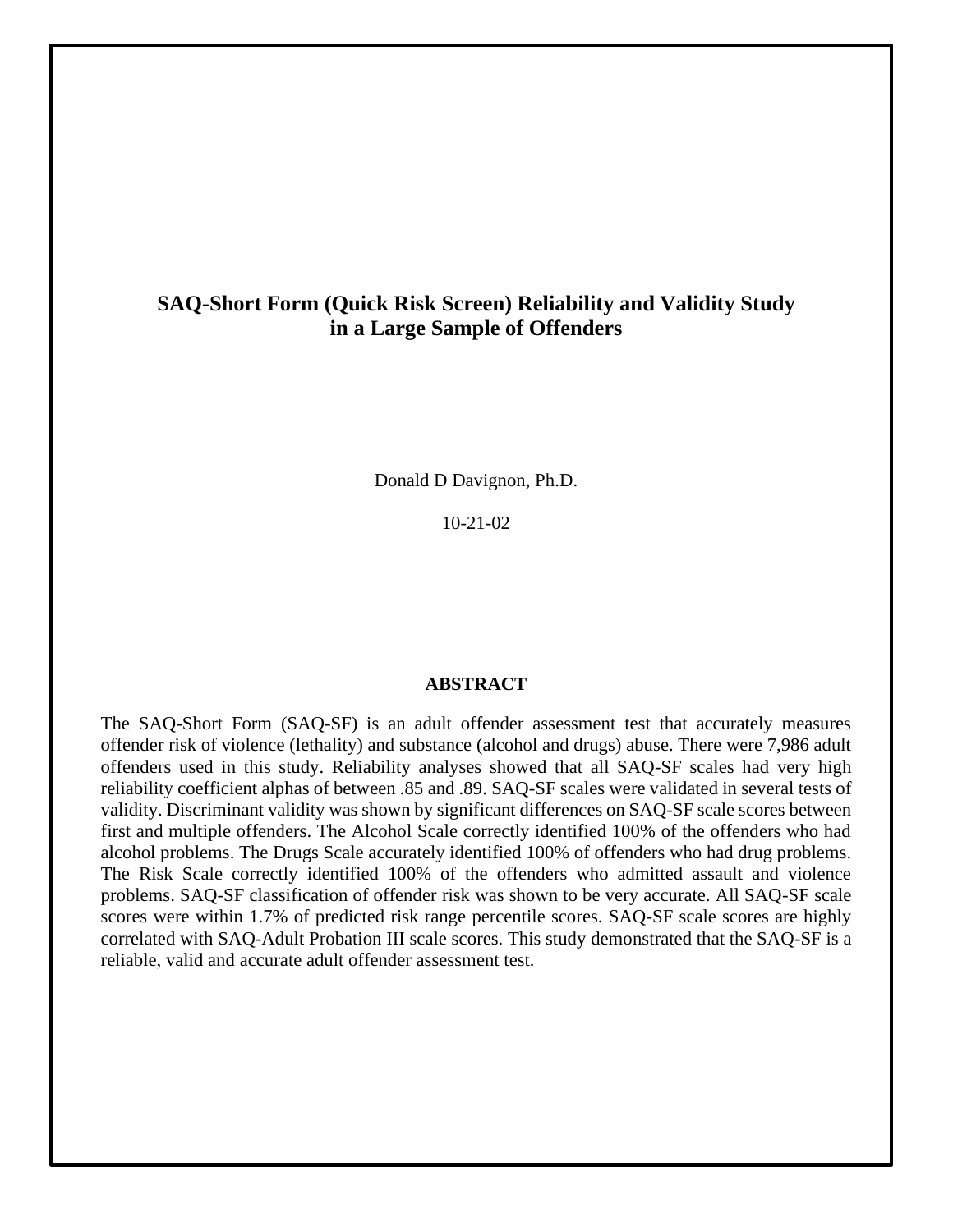## **SAQ-Short Form Reliability and Validity Study in a Large Sample of Offenders**

#### **Introduction**

In everyday assessment settings, many practitioners want reliable, valid and accurate tests that can be completed in as little time as possible. The SAQ-Short Form was designed for this purpose. The SAQ-Short Form is used in high volume testing settings, for reading impaired assessment, in court settings and probation departments. It is a shortened version of the SAQ-Adult Probation III. It was designed to be much shorter, yet retain very high statistical reliability, validity and accuracy. The SAQ-Adult Probation III (SAQ-AP III) is an adult offender risk and needs test that has been shown to be reliable, valid and accurate. The SAQ-AP III and SAQ-Short Form evaluate violent and antisocial offenders and substance (alcohol and other drugs) abusers. They can be used to measure the severity of offender problems in judicial, correctional and probation systems.

This study validates the SAQ-Short Form. The SAQ-Short Form (SAQ-SF) is a multidimensional test that was developed to meet the needs of adult offender screening and assessment. SAQ-SF scales measure alcohol and drug abuse severity (Alcohol & Drugs Scales) and risk of violence and antisocial attitudes (Risk Scale). In addition, the Truthfulness Scale measures offender truthfulness while completing the test. Offenders who deny or minimize their problems are detected with the Truthfulness Scale. Truthfulness Scale scores are used to truthcorrect other scale scores. The present study investigated the reliability, validity and accuracy of the SAQ-SF. The correlation between SAQ-SF scale scores and SAQ-Adult Probation III scale scores also was studied.

For ease in interpreting offender risk, the SAQ-SF scoring methodology classifies offender scale scores into one of four risk ranges: low risk (zero to  $39<sup>th</sup>$  percentile), medium risk (40 to  $69<sup>th</sup>$ percentile), problem risk (70 to  $89<sup>th</sup>$  percentile), and severe problem risk (90 to  $100<sup>th</sup>$  percentile). By definition the expected percentages of offenders scoring in each risk range (for each scale) is: low risk (39%), medium risk (30%), problem risk (20%), and severe problem risk (11%). Offenders who score at or above the 70<sup>th</sup> percentile are identified as having problems. Offenders scale scores at or above the 90<sup>th</sup> percentile identify severe problems. The accuracy of the SAQ-SF in terms of risk range percentages was examined in this study.

This study validates the SAQ-SF in a sample of adult offenders who were tested in court referral and corrections services programs. Two methods for validating the SAQ-SF were used in this study. The first method (discriminant validity) compared first and multiple offenders' scale scores. Multiple offenders were offenders with two or more misdemeanor convictions and first offenders had one or no conviction. A test that measures severity level ought to show on average that multiple offenders score higher than first offenders. It was hypothesized that statistically significant differences between multiple and first offenders would exist and SAQ-SF scales would differentiate between first and multiple offenders. Multiple offenders would be expected to score higher on SAQ-SF scales because having a second conviction is indicative of serious problems.

The second validation method (predictive validity) examined the accuracy at which the SAQ-SF identified violence prone offenders, problem drinkers and problem drug abusers. In the SAQ-SF, violence, alcohol and drug problem information is obtained from the offenders' responses to test items. Offenders who admit problems would be expected to score in the corresponding scale's problem range. For problem information the following test items were used,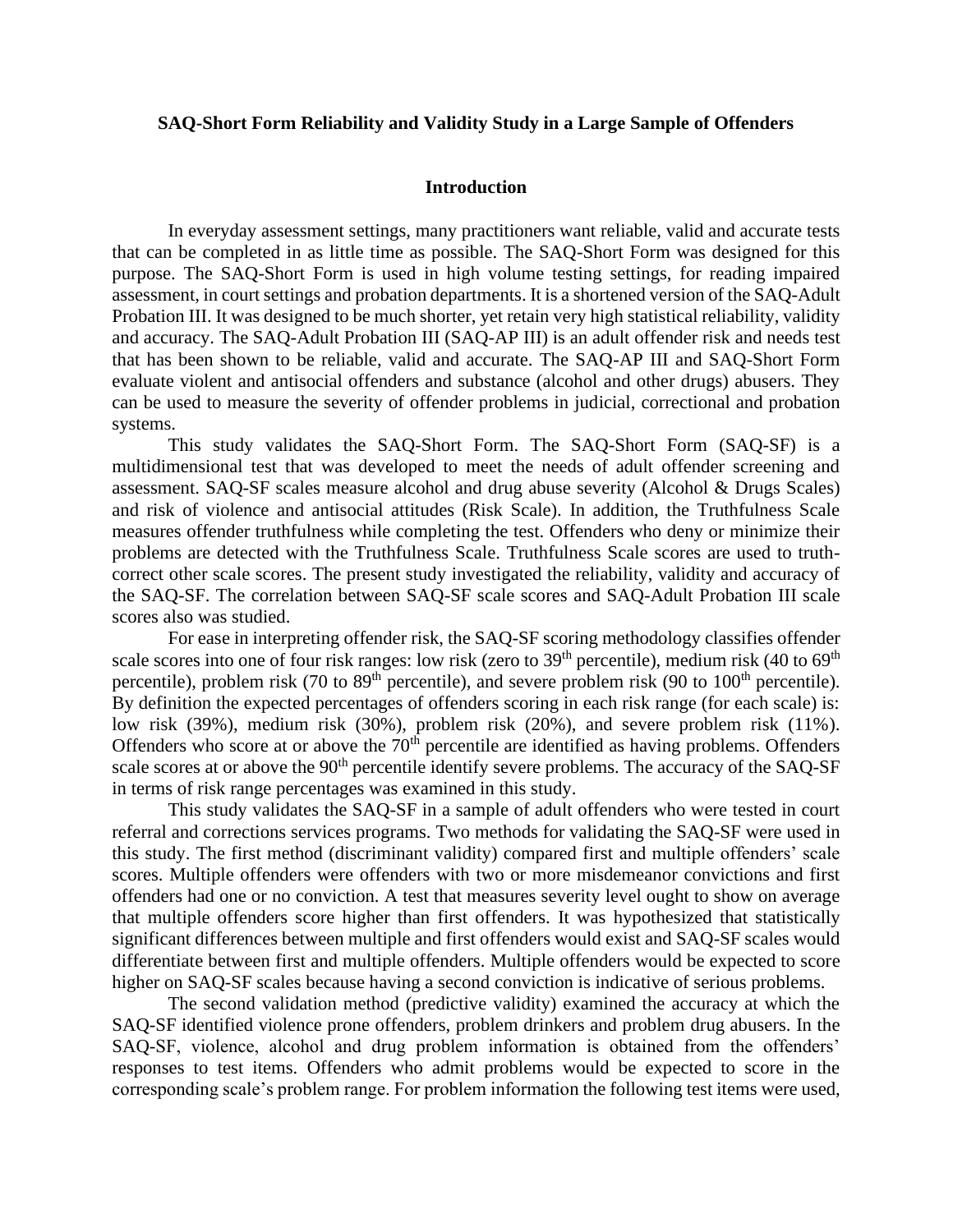"I go to Alcoholics Anonymous or AA meetings for help with my drinking." "I am dependent on drugs and may be addicted to them." "I have been convicted of assault, domestic violence or a violent crime."

For the predictive validity analyses offenders were separated into two groups, those who admitted problems and those who did not admit to problems. Then, offender scores on the relevant SAQ-SF scales were compared. It was predicted that offenders with an alcohol problem history would score in the problem risk range (70<sup>th</sup> percentile and above) on the Alcohol Scale. Similarly, offenders who had drug and violence problems are predicted to score higher than offenders not admitting to these problems. Non-problem is defined in terms of low risk scores  $(39<sup>th</sup>$  percentile and below). The percentage of offenders who admit problems and also score in the  $70<sup>th</sup>$  percentile range and above is a measure of how accurate SAQ-SF scales are. High percentages of offenders who admit problems and have elevated problem risk scores indicate the scales are accurate.

# **Quick Risk Screen Scales**

- 1. Truthfulness Scale
- 2. Alcohol Scale
- 3. Drug Scale
- 4. Risk Scale

SAQ-SF scales were developed from large item pools. Initial item selection was a rational process based upon clearly understood definitions of each scale. Subsequently, items and scales were analyzed for final test selection. The original pool of potential test items was analyzed and the items with the best statistical properties were retained. **Final test and item selection was based on each item's statistical properties.** It is important that users of the QRS familiarize themselves with the definition of each scale. For that purpose, a description of each SAQ-SF scale follows.

**Truthfulness Scale:** This scale is a measure of the truthfulness of the client while completion the SAQ-SF. Obtained scores are categorized in terms of percentiles and risk levels, i.e., Low Risk, Moderate Risk, Problem Risk, and Severe Problem (Maximum) Risk.

All interview and self-report information is subject to the dangers of untrue answers due to defensiveness, guardedness or deliberate falsification. The straightforward nature of any selfreport questionnaire may appear to some people as intrusive – giving rise to denial, faking and even distortion. The Truthfulness Scale identifies these self-protective, recalcitrant and guarded people who minimize or even conceal information. It is equally important to establish that the client understood the test items he or she was responding to, and the Truthfulness Scale also helps identify the reading impaired.

The Truthfulness Scale goes beyond establishing the truthfulness of the client. The correlation between the Truthfulness Scale and each other scale has been established, error variance associated with untruthfulness has been identified, and this error variance measure is added back into "truthcorrected" scale scores. **Truth-corrected scale scores are more accurate than raw scores.** A high Truthfulness Scale score (at or above the 90<sup>th</sup> percentile) invalidated all scale scores.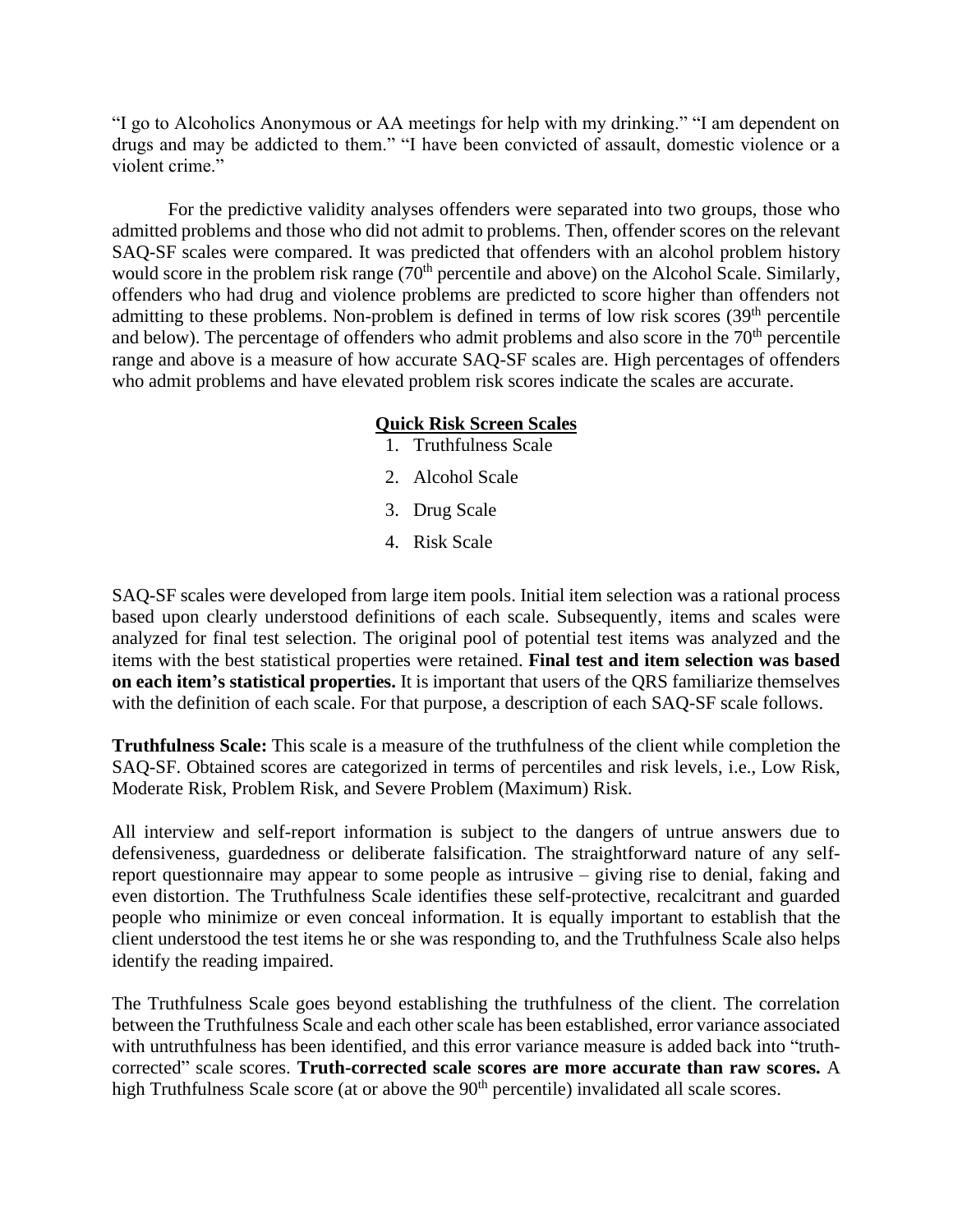**Alcohol Scale:** This empirically based scale is a measure of a person having alcohol related problems. Obtained scores are categorized in terms of percentiles and risk levels (i.e., Low Risk, Moderate Risk, Problem Risk, and Severe Problem (Maximum) Risk). An elevated score at or above the 90<sup>th</sup> percentile identifies dependency and severe problems.

Alcoholism is a significant problem in our society. Woolfork and Richardson note in their book, "Stress, Sanity, and Survival" that alcoholism costs industry over 15.6\$ billion annually due to absenteeism and medical expenses. And over two decades later these costs have increased substantially. The harm associated with alcohol abuse – mental, emotional, and physical – is well documented. The costs associated with alcohol-related problems are staggering.

Alcoholism has been empirically related to arrest records, hospitalizations, illicit substance (drugs) abuse, emotional problems, driving records and stress. Experienced staff are aware of alcoholics' job performance problems, impaired interpersonal relationships and poor stress coping abilities.

It is apparent that most people have been exposed to alcohol in our society. Frequency and magnitude of alcohol use or severity of abuse are important factors. It is important to assess or measure the degree of severity of alcohol abuse, including dependency. This is done with the Alcohol Scale.

**Drug Scale**: This empirically based scale is a measure of a person having drug abuse related problems. Obtained scores are categorized in terms of percentiles and risk levels (i.e., Low Risk, Moderate Risk, Problem Risk and Severe Problem (Maximum Risk).

A drug may be broadly defined as any chemical substance that affects living processes. This definition includes alcohol as well as marijuana, cocaine, crack, ice, heroin, opium, amphetamines, barbiturates, LSD, etc. An important distinction between these substances is legality. The major licit (or legal) drugs are caffeine, nicotine and alcohol. They are generally socially approved and legally marketed substances.

Increased public awareness of illicit (or illegal) substance use and abuse as well as its effects on peoples' lives is a growing concern. The burgeoning awareness of marijuana and cocaine abuse is but one example of this concern about illicit substance use and abuse. Since both licit and illicit substances, as discussed herein, are defined as "drugs," correlations between alcohol and drug abuse measures have been shown to exist. To discriminate between these groups in the SAQ the licit versus illicit dichotomy is emphasized.

It is apparent that many people have been exposed to drugs in our society. Frequency and magnitude of drug use or abuse are important factors. It is important to assess or measure the degree of severity of drug abuse including dependency. This is done with the Drug Scale.

**Risk Scale:** Measures the client's use of physical force to injure, damage and destroy. The Risk Scale identifies people who are a risk to themselves and others. A problem risk  $(70 \text{ to } 89^{\text{th}})$ percentile) Risk Scale score identifies violence prone individuals. A Violence Scale score in the severe problem (90 to 100<sup>th</sup> percentile) range identifies very violent and dangerous people. Some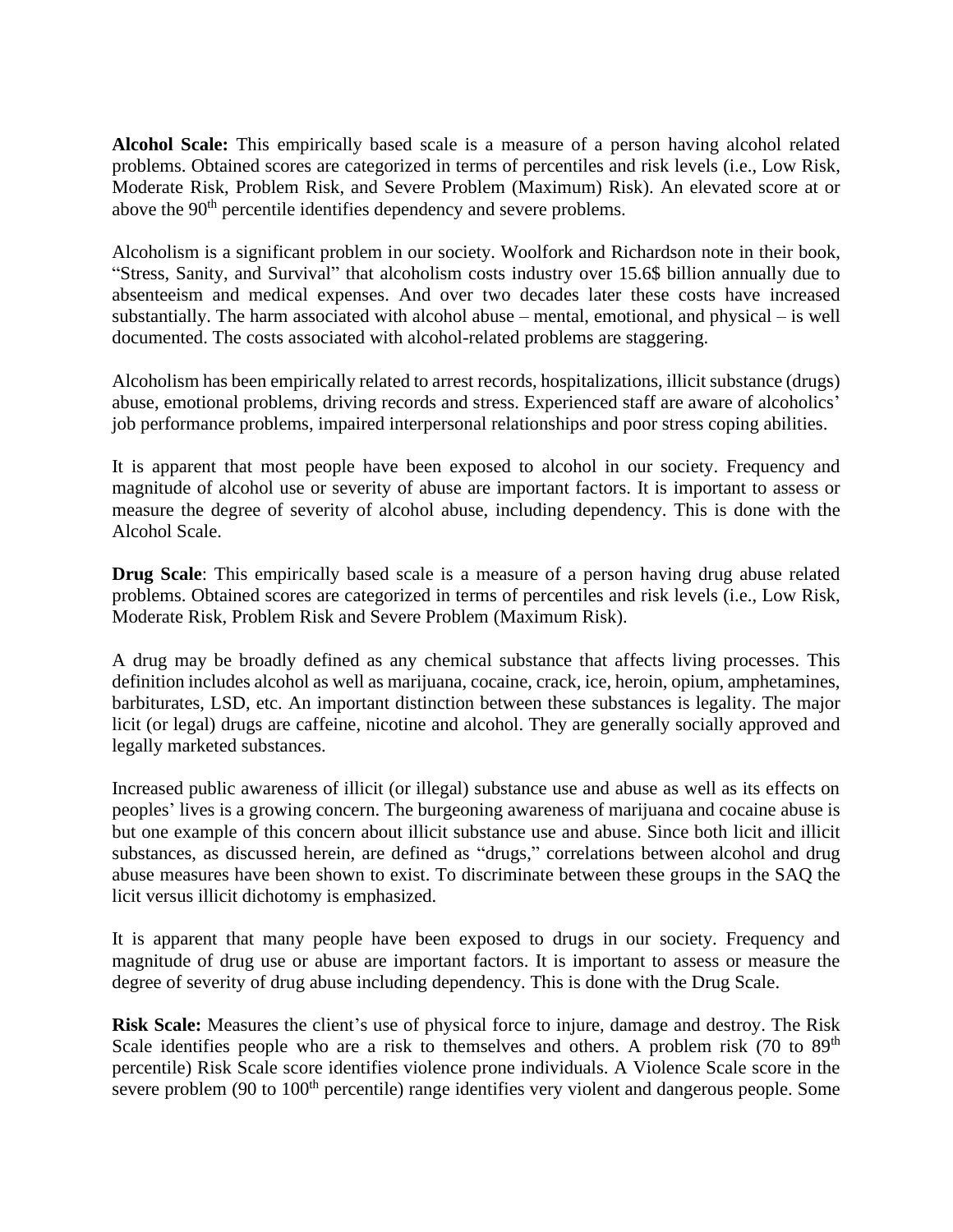people are "violence prone" and often have a chip on their shoulder. They are sensitive to perceived insults, want to "get even" and overtly act out with little provocation. Elevated Alcohol Scale and Drugs Scale with an elevated Risk Scale are dangerous combinations because each of these scales represents potential risk magnifiers. The Risk Scale can be interpreted individually or in combination with other Quick Risk Screen scale scores.

#### **Method**

#### **Subjects**

There were 7,986 adult offenders tested with the SAQ-SF. There were 6,373 males (79.9%) and 1,613 females (20.2%). The ages of the participants ranged from 20 through 50 as follows: 20-29 (50.9%); 30-39 (27.7%); 40-49 (16.4%); 50-59 (4.0%) and 60 & Over (1.0%). Demographic composition of the participants was as follows. Race/Ethnicity: Caucasian (73.4%); Black (24.9%), Hispanic (1.3%) and Other (0.4%). Education: Eighth grade or less (7.9%); Some high school (35.2%); High school graduate/GED (42.8%); Some college (11.2%) and College graduate (2.9%). Marital Status: Single (60.0%); Married (22.5%); Divorced (12.4%); Separated (4.4%) and Widowed (0.8%).

Nearly 80 percent of the participants had one or more misdemeanor convictions. Over 41 percent of the offenders had two or more misdemeanor convictions. Over one-fourth (27.8%) of the offenders had one or more felony arrests. Nearly 20 percent of the participants had two or more alcohol convictions and 14.5 percent of the offenders had two or more drug convictions. Nearly 10 percent of the offenders had their first arrest before the age of 17 and half were arrested by the age of 21.

# **Procedure**

Participants completed the SAQ-SF as part of offender screening and assessment in court referral and corrections services programs. The SAQ-SF contains four measures or scales. These scales are briefly described as follows. The Truthfulness Scale measures the truthfulness of the respondent while taking the SAQ-SF. The Alcohol Scale measures severity of alcohol use or abuse. The Drugs Scale measures severity of drug use or abuse. The Risk Scale measures risk of problem prone behaviors such as aggressiveness, dangerousness, and antisocial attitudes.

#### **Results and Discussion**

The inter-item reliability coefficient alphas for the four SAQ-SF scales are presented in Table 1. All scales were highly reliable. Reliability coefficient alphas for all SAQ-SF scales were at or above 0.85. These results demonstrate that the SAQ-SF is a very reliable adult offender assessment test.

> **Table 1. Reliability of the SAQ-SF (N=7,986) All coefficient alphas are significant at p<.001. SAQ-SF SCALES Coefficient Alphas**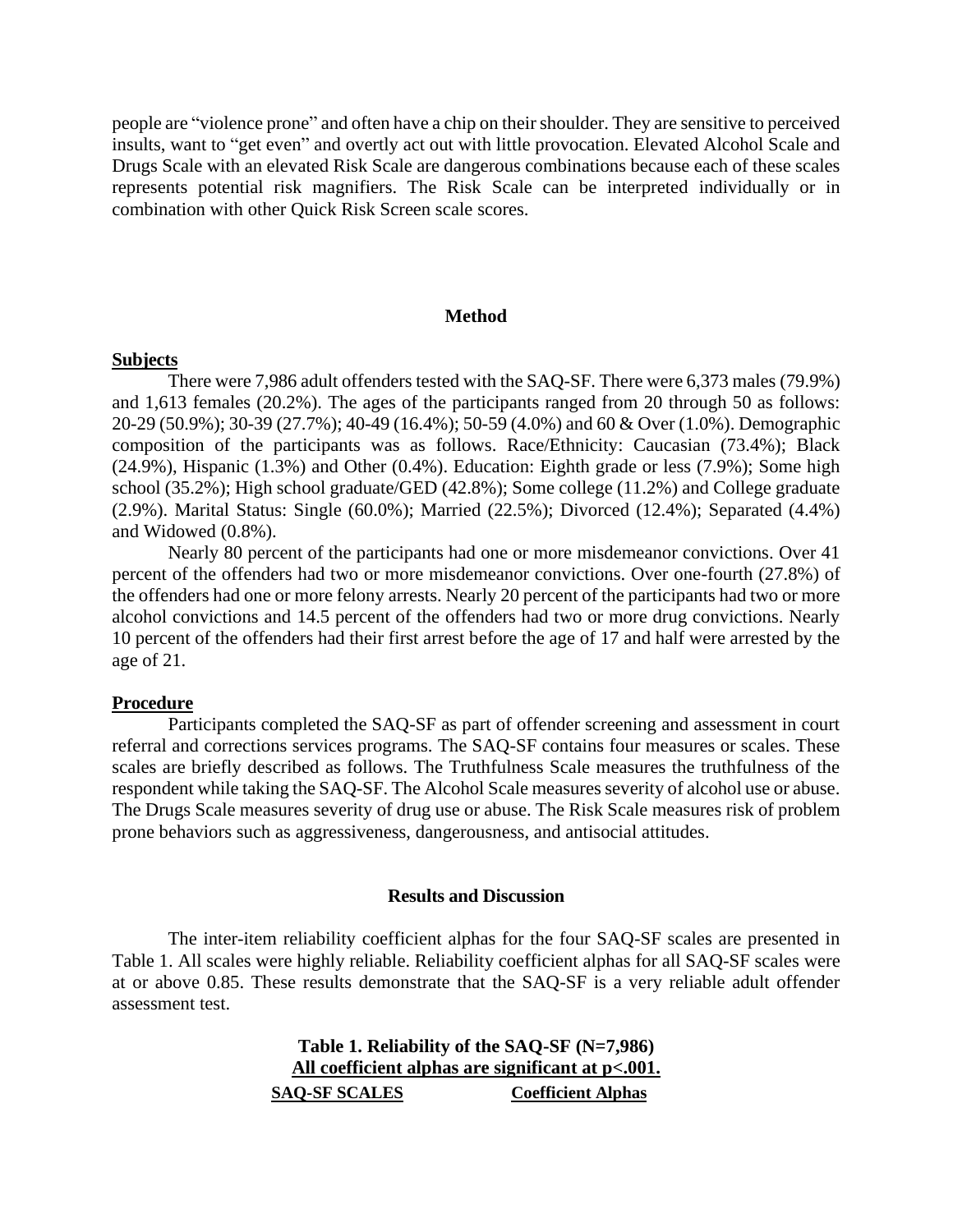| .85 |
|-----|
| -89 |
| -88 |
| -85 |
|     |

In the following analyses the answer sheet item "Number of misdemeanor convictions" was used to define first offenders and multiple offenders (2 or more convictions). T-test comparisons were used to study the statistical significance between first and multiple offenders. There were 4,798 first offenders and 3,187 multiple offenders.

#### **Table 2. Comparisons between first offenders and multiple offenders.**

| <b>SAO-Short Form</b><br><b>Scale</b> | <b>First Offenders</b><br><u>Mean</u> | <b>Multiple Offenders</b><br><u>Mean</u> | <b>T-value</b> | Level of<br><b>Significance</b> |
|---------------------------------------|---------------------------------------|------------------------------------------|----------------|---------------------------------|
| <b>Truthfulness Scale</b>             | 8.25                                  | 7.66                                     | $t = 5.94$     | p<.001                          |
| Alcohol Scale                         | 2.69                                  | 5.29                                     | $t = 21.49$    | p<.001                          |
| Drugs Scale                           | 7.18                                  | 8.54                                     | $t = 8.19$     | p<.001                          |
| <b>Risk Scale</b>                     | 9.04                                  | 13.79                                    | $t = 30.12$    | p<.001                          |

Table 2 shows that mean (average) scale scores of first offenders were significantly lower than scores for multiple offenders on all SAQ-Short Form scales with the exception of the Truthfulness Scale. Truthfulness Scale results suggest that first offenders tried to minimize their problems, or fake good when tested, more than did multiple offenders. The SAQ-SF accurately differentiated between first offenders and multiple offenders. These results support the validity of the SAQ-SF.

As shown in Table 2, Alcohol, Drugs and Risk Scales demonstrate significantly higher scale scores for multiple offenders. As expected, offenders with a history of criminal arrests and convictions have higher levels of severity than first-time offenders. These results demonstrate that these SAQ-SF scales discriminate between first offenders and multiple offenders. Higher SAQ-SF scale scores mean more severity of problem behavior. These results support the hypothesis that multiple offenders, because of their history of arrests, score higher than offenders with little history of arrests.

Relationships between offenders' criminal history and their SAQ-SF scale scores are presented in Table 3. Statistically significant correlation coefficients between SAQ-SF scales and criminal history variables are measures that also help to validate SAQ-SF scale scores. SAQ-SF scales that measure problem-prone behavior were expected to be correlated with variables that indicate offender problems, such as the number of times they have been arrested, their age at first arrest and probation records. For example, the SAQ-SF Alcohol Scale should be correlated with number of alcohol-related arrests and the Drugs Scale should be correlated with drug-related arrests. Offender criminal history variables were obtained from SAQ-SF answer sheets that were completed by the offenders and verified by staff.

The SAQ-SF scales included in this analysis were the Alcohol, Drugs and Risk Scales. These scales measure problem-prone behavior that can result in offender arrests. The Truthfulness Scale is not included because this scale measures truthfulness and minimization of problems.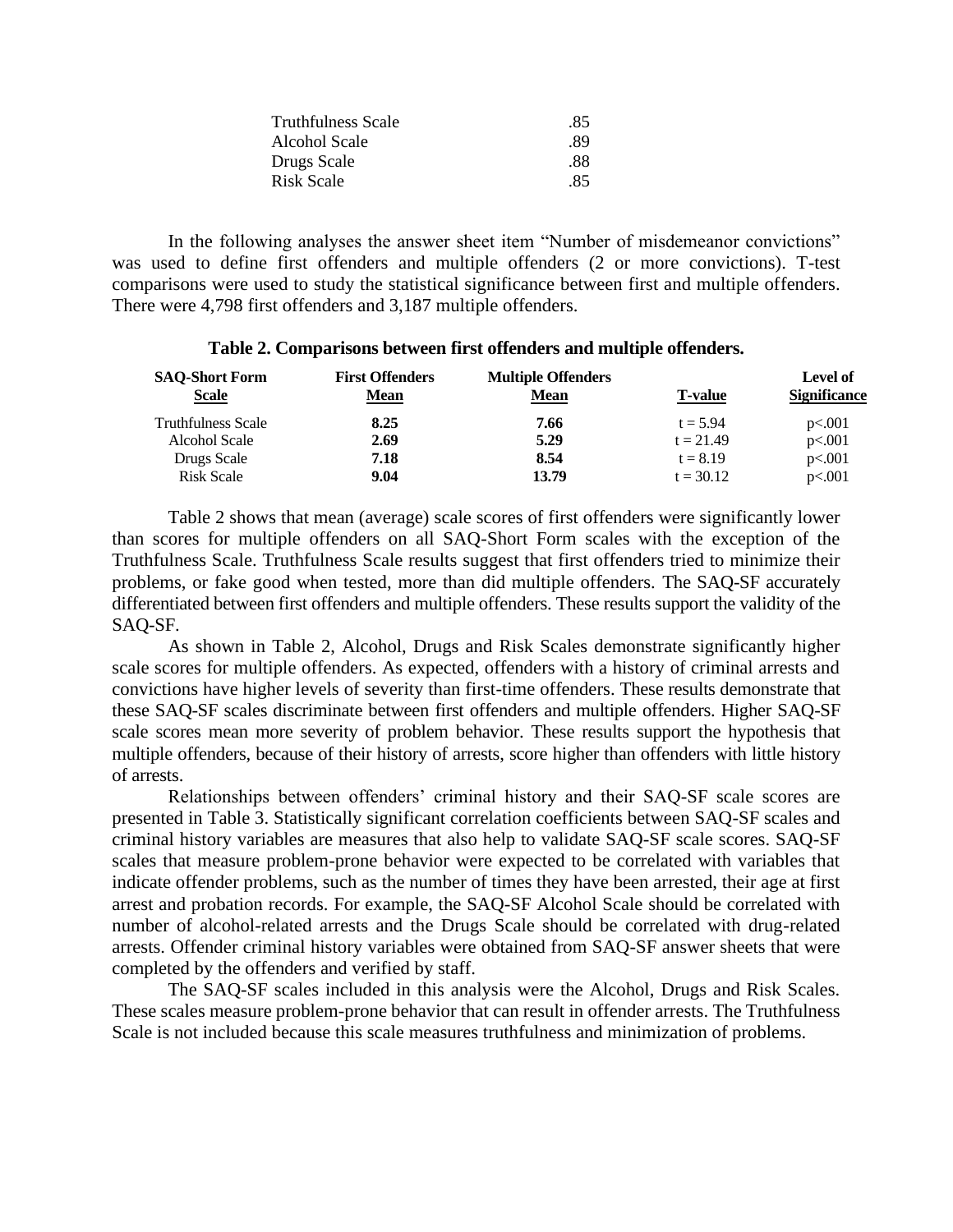|                               | <b>Alcohol</b><br><b>Scale</b> | <b>Drugs</b><br><b>Scale</b> | <b>Risk</b><br><b>Scale</b> |
|-------------------------------|--------------------------------|------------------------------|-----------------------------|
| Age at first conviction       | $.012**$                       | $.059*$                      | $.367*$                     |
| <b>Number of misdemeanors</b> | $.265*$                        | $.120*$                      | $.396*$                     |
| Times on probation            | $.183*$                        | $.117*$                      | $.452*$                     |
| <b>Alcohol arrests</b>        | $.469*$                        |                              | .298*                       |
|                               |                                | $.021**$                     |                             |
| Drug arrests                  | .040*                          | $.371*$                      | $.257*$                     |

# **Table 3. Relationships between Criminal History Variables and SAQ-SF Scales**

Note: \* significant at  $p<.001$ , \*\* not significant.

These correlation results show that the Alcohol Scale is significantly correlated with alcohol-related arrests. The Drugs Scale is significantly correlated with drug-related arrests. These results are in agreement with the discriminant validity results reported above. Significant correlation with alcohol and drug arrests supports the validity of the Alcohol and Drugs Scales, respectively. Age at first arrest is correlated with the Risk Scale. Number of misdemeanors is significantly correlated with the Alcohol and Risk Scales. Number of times on probation is also significantly correlated with the Risk Scale. These significant correlation coefficients provide validation for these SAQ-SF scales. However, the magnitude of the correlations is moderate and indicates that criminal history variables alone do not predict offender problems. SAQ-SF scales, that measure problem-prone behaviors, are needed for accurate prediction of offender problems.

Predictive validity results for the correct identification of problem behavior (violence tendencies, drinking and drug abuse problems) are presented in Table 4. Table 4 shows the percentages of offenders that had or admitted to having problems and who scored in the problem risk range. For the Alcohol and Drugs Scales criteria, problem behavior means the offender admitted alcohol and drug problems. For the Risk Scale criterion the offender admitted having been arrested for assault or a violent crime. In these analyses scale scores in the Low risk range (zero to 39th percentile) represent "no problem," whereas, scores in the Problem and Severe Problem risk ranges (70<sup>th</sup> percentile and higher) represent alcohol, drugs or violence problems.

The SAQ-SF Alcohol Scale is very accurate in identifying offenders who have alcohol problems. There were 1,118 offenders who admitted alcohol problems and these offenders were classified as problem drinkers. All 1,118 offenders, or 100 percent, had Alcohol Scale scores at or above the 70th percentile. The Alcohol Scale correctly identified all of the offenders categorized as problem drinkers.

The SAQ-SF Drugs Scale was also very accurate in identifying offenders who have drug problems. There were 771 offenders who admitted being dependent on drugs, all 771 offenders, or 100 percent, had Drugs Scale scores at or above the  $70<sup>th</sup>$  percentile. These results strongly substantiate the accuracy of the SAQ-SF Drugs Scale.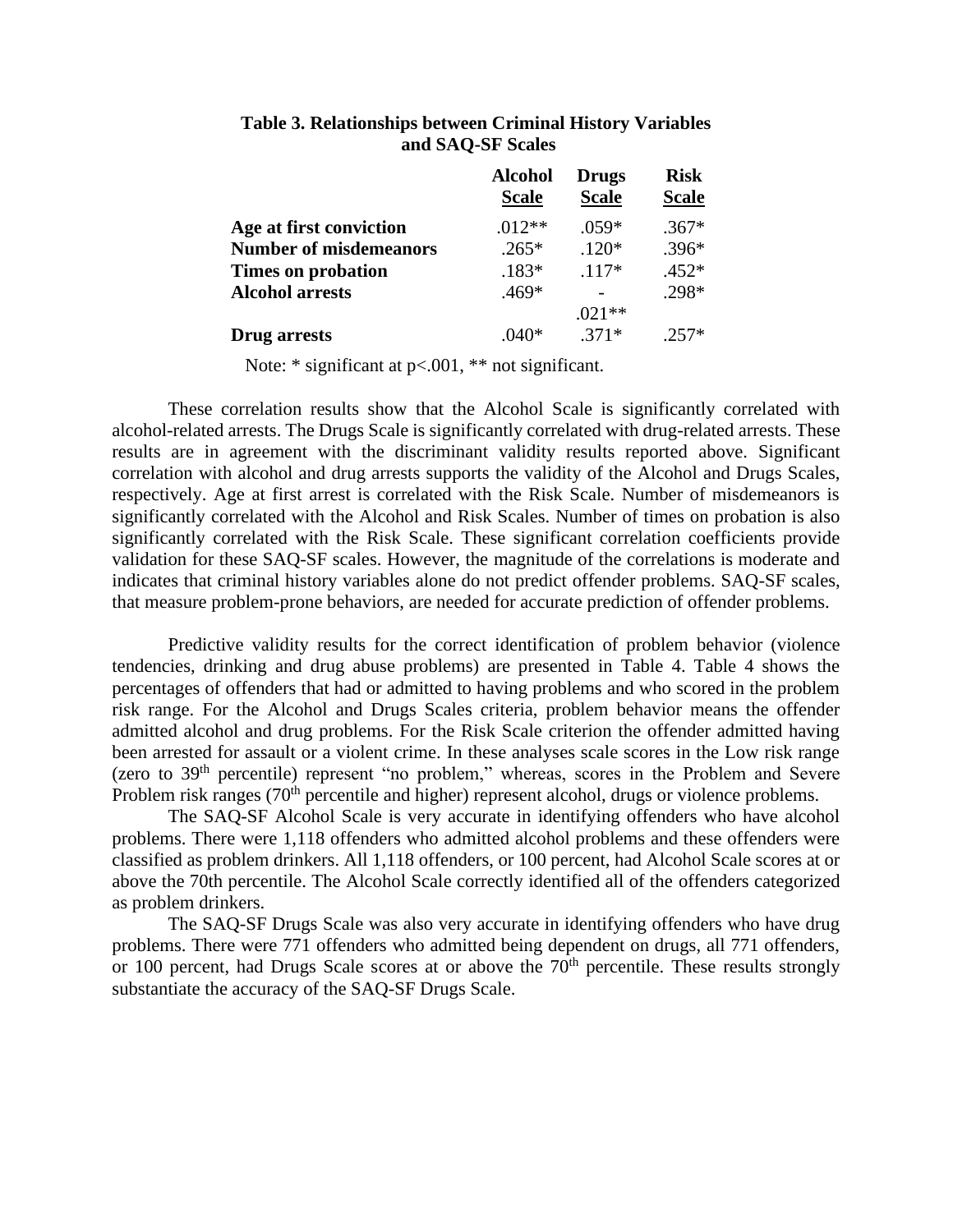| <b>SAQ-SF</b> | <b>Correct Identification of</b> |
|---------------|----------------------------------|
| <b>Scale</b>  | <b>Problem Behavior</b>          |
| Alcohol       | 100%                             |
| Drugs         | 100\%                            |
| Risk          | 100\%                            |

## **Table 4. Predictive Validity of the SAQ-Short Form**

The Risk Scale accurately identified offenders (**100%**) who admitted violence problems. Offenders who had been arrested for assault or a violent crime scored in the problem range. The direct admission of a violence problem validates the Risk Scale. The Alcohol and Drugs Scale accurately identified offenders who had alcohol and drug problems. These results strongly support the validity of the SAQ-SF Risk, Alcohol and Drugs Scales. The Truthfulness Scale has been validated in previous research using MMPI L and F scales as criterion measures.

Risk range percentile scores are derived from scoring equations based on offenders' pattern of responding to scale items and criminal history, when applicable. These results are presented in Table 5. There are four risk range categories: Low Risk (zero to  $39<sup>th</sup>$  percentile), Medium Risk (40) to 69<sup>th</sup> percentile), Problem Risk (70 to 89<sup>th</sup> percentile) and Severe Problem or Maximum Risk (90 to 100<sup>th</sup> percentile). Risk range percentile scores represent degree of severity. The higher the percentile score is the higher the severity of the offender's problems.

Analysis of the accuracy of SAQ-SF risk range percentile scores involved comparing the offender's obtained risk range percentile scores to predicted risk range percentages as defined above. The percentages of offenders expected to fall into each risk range are: Low Risk (**39%**), Medium Risk (**30%**), Problem Risk (**20%**) and Severe Problem or Maximum Risk (**11%**). These percentages are shown in parentheses in the top row of Table 5. The actual percentage of offenders falling in each of the four risk ranges, based on their risk range percentile scores, was compared to these predicted percentages. The differences between predicted and obtained are shown in parentheses.

As shown in Table 5, SAQ-SF scale scores are very accurate. The objectively obtained percentages of participants falling in each risk range are very close to the expected percentages for each risk category. All of the obtained risk range percentages were within 1.7 percentage points of the expected percentages and most (10 of the 16) were within 1.0 percentage points. Only one obtained percentage was more than 1.5% from the predicted, and this was within 1.7 percent. These results demonstrate that the SAQ-SF scale scores accurately identify offender risk.

| Scale               |      | <b>Low Risk</b><br><b>Medium Risk</b><br>(39% Predicted)<br>(30% Predicted) |      | <b>Problem Risk</b><br>(20% Predicted) |      | <b>Severe Problem</b><br>(11% Predicted) |      |       |
|---------------------|------|-----------------------------------------------------------------------------|------|----------------------------------------|------|------------------------------------------|------|-------|
| <b>Truthfulness</b> | 39.4 | (0.4)                                                                       | 28.7 | (1.3)                                  | 21.7 | (1.7)                                    | 10.2 | (0.8) |
| <b>Alcohol</b>      | 40.4 | (1.4)                                                                       | 29.3 | (0.7)                                  | 19.8 | (0.2)                                    | 10.4 | (0.6) |
| <b>Drugs</b>        | 40.1 | (1.1)                                                                       | 30.6 | (0.6)                                  | 19.2 | (0.8)                                    | 10.1 | (0.9) |
| <b>Risk</b>         | 40.4 | (1.4)                                                                       | 29.6 | (0.4)                                  | 18.7 | (1.3)                                    | 11.3 | (0.3) |

|  |  | Table 5. Accuracy of SAQ-SF Risk Range Percentile Scores |
|--|--|----------------------------------------------------------|
|--|--|----------------------------------------------------------|

As shown in Table 6, SAQ-Short Form scale scores were highly correlated with SAQ-Adult Probation III scores. A high correlation coefficient between the short form and the standard form means that there is a high degree of relationship between the two forms. Correlation